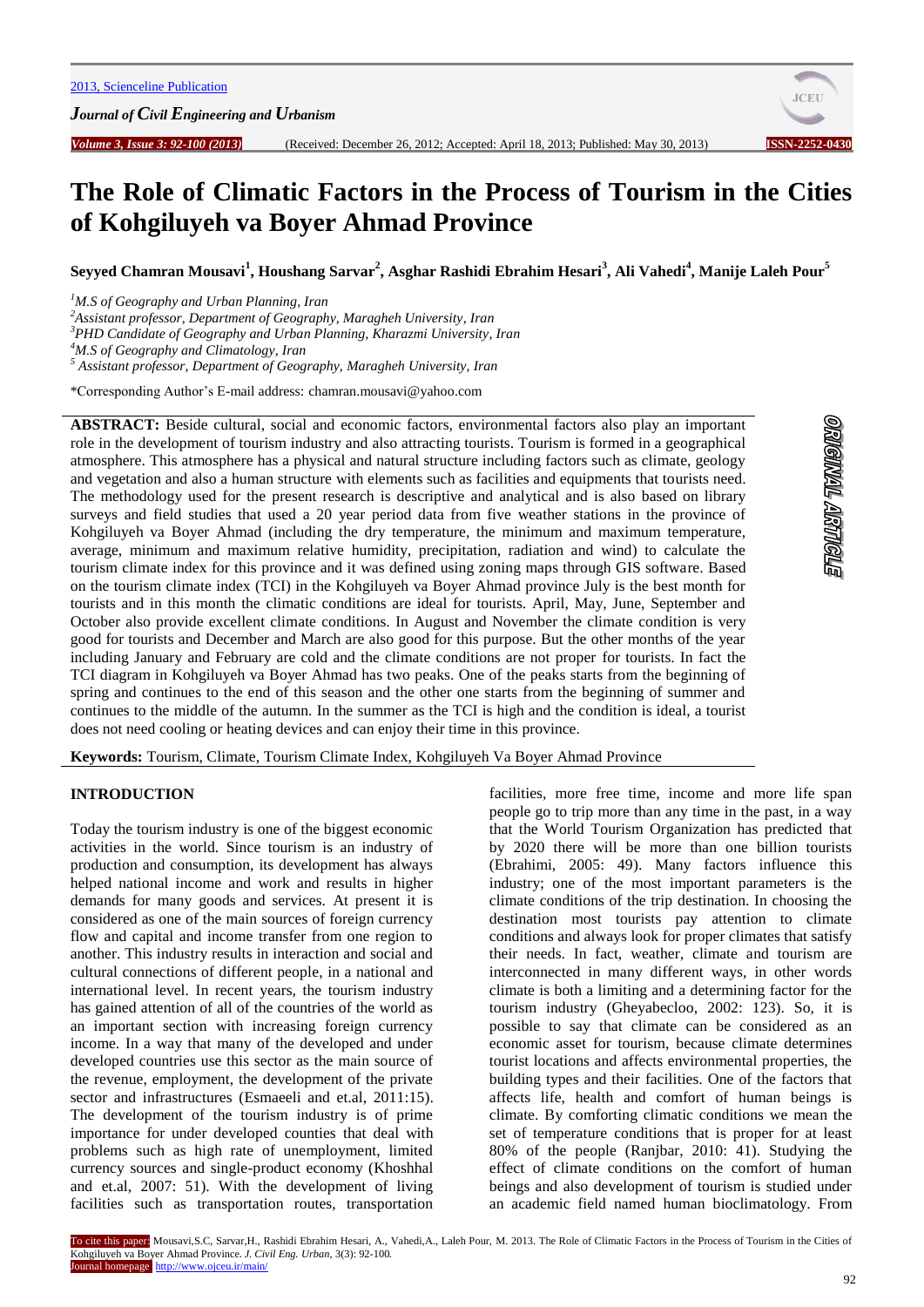one point of view the climate of a region can be considered as a natural attraction in the tourism industry. Even in many cases when the motivation of a trip is not climatic, the tourists consider the climatic conditions. Also, developing tourism destinations is not just based on one source and needs a wide spectrum of sources including natural sources. In this regard, climate is considered as a fundamental or a complementary source in the tourism industry. The climatic conditions of a region are among the most important factors in the attraction of tourists or on the opposite hand, reducing the number of tourists (Alijani, 1997:74). Most of the tourists pay attention to the weather conditions while scheduling their trips, and in this case climate is considered as a natural and key factor in the tourism industry. Providing real and precise information about weather conditions for tourists by the tourist organizing managers, planners and tourism investors especially before and within the holidays is very advantageous and critical (Zolfaghari, 2008:134). So determining annual models that show the climatic changes of a destination is very advantageous in planning, investing and marketing activities. On the other hand, the tourism agencies and even the tourists themselves can choose proper travelling routes in different months of a year. On the other hand some tourism activities are directly related to the climatic conditions. In this regard the climate condition of different destinations is especially important in choosing a destination by a tourist. Depending on its climate, each place has a set of potentialities and attractions and also climatic limitations for tourists (Mohammadi, 2007:72). In some parts of the world predicting a tourism condition is done based on climate. With this idea in mind that tourism is one of the most important parts of world economy, there is great sensibility to climate. So, understanding the best welfare index and scientific analysis of this phenomenon can provide assured frameworks for the tourism industry planning. This subject becomes more important when it is considered in relation with climatic elements. Developments of the methods of climatic studies and climatic changes in different times and places and also their relation with tourism activities results in the development of methods and techniques needed for analysis of environmental conditions in tourism planning.

### **The importance and necessity of this research**

Many factors affect tourism industry among which climate is one of the most important ones. Climate is an important part of tourism. In a way that usually the role of climate is clear in determining the capacity of the region for tourism and outdoor entertainment (Eskouro, 1999:56). In association with geographical place, topography, landscape, vegetation and animals, climate as one of the most important regional sources in the tourism industry plays an important role. It can be said that climate has the property of a great natural wealth that controls the health and even personal experiences of tourists by affecting environmental sources, time period and the quality of the tourism (Payande, 2006: 64). So, understanding the best welfare index and scientific analysis of this phenomenon can provide assured frameworks for the tourism industry planning. This subject becomes more important when it is considered in

relation with climatic elements. Climate can be considered as an economic welfare for tourism (Sabagh, 2001:23). Since people are different from each other, their feeling of a climate condition can be different so there is no climate which can be considered totally unfavorable or favorable for all of the types of physical activities or welfare of people. In other words it should be said that there is no standard climate or human. So, welfare is not a hundred percent constant in a region and changes for people based on their age, health, physical activity, race, clothing. It is also based on different seasons of the year and acclimating to the environment in a relative way (Ranjbar, 2010:41). Usually tourists are attracted to a certain type of climate. The prevalent type of climate attraction is to look for cooler and not sultry weather to escape hot and humid cities. In general, in hot months tourists travel from warmer, lower regions to the higher cooler regions. Just in some cases this travels become vice versa. For example tourists who go to cold mountains for skiing or other winter sports (Dadfar, 2010:73). In cold months also they may travel to warmer regions. In order to enjoy the natural attraction of a tourist destination, there is a need to realize the bioclimatic comfortable times of the destination. Comfortable temperature condition is a temperature and humidity range in which the body temperature mechanism is in minimum activity (Farajzadehasl, 2009: 52). So, recognizing the comforting bioclimatic time periods of the destination for the tourists and guides is very important for the easement and enjoyment of tourists. So, as there was a lack of research in this area in Kohgiluyeh and Boyer Ahmad province and also its position for tourists from inside and outside of the country makes it necessary to consider the role of climate factors and especially bioclimatic times proper for tourists in this province.

## **Research hypotheses**

• It seems that considering tourism climate comfort, spring and summer are the best seasons for tourist presence in Kohgiluyeh and Boyer Ahmad province.

 Using climate tourism index, it seems there can be an optimum location and timing for the presence of tourists in Kohgiluyeh and Boyer Ahmad Province.

 It seems that reduction of temperature in winter is one of the limiting factors for tourism in Kohgiluyeh and Boyer Ahmad province.

## **MATERIAL AND METHODS**

Studying human bioclimatic from a geographic point of view and preparing collective maps for regions as infrastructure of different planning is of special importance (Razjooyan, 1989:25). The relation between tourism and climate is complicated. Tourism uses climate as a natural source. Tourism planning depends on the understanding of climatic properties in long term and short term weather forecasts (Massumpour and Khoshakhlagh, 2010:32). Climate has a significant effect on the behavior of tourists and is one of the most important criteria that tourists choose for their trips and activities (16, 29). Based on the development of tourism industry in recent years and the necessity of its planning, it is important to understand climatic conditions of the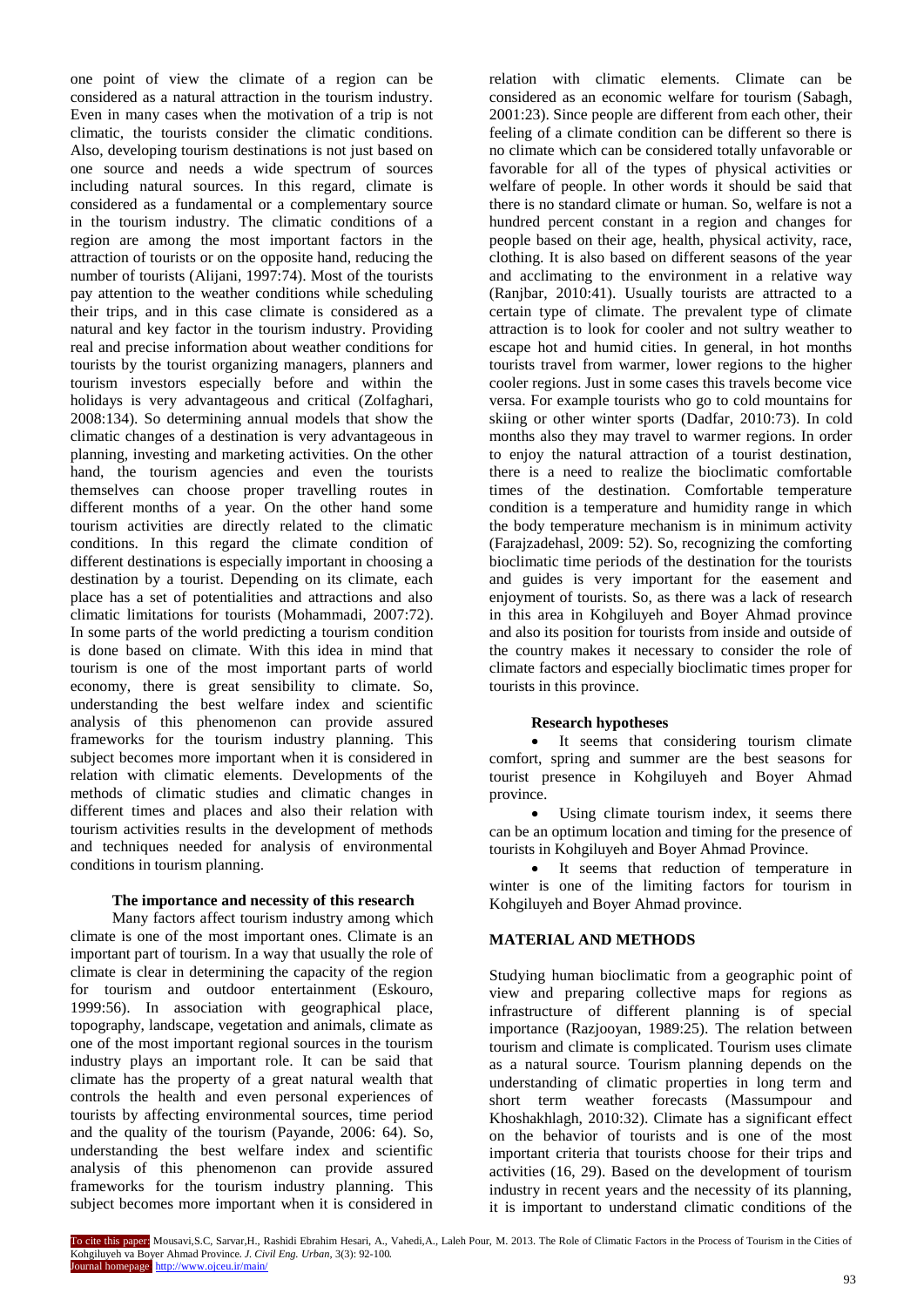regions in relation with human beings as one of the planning criterions for tourism. The research method in this thesis is descriptive and analytical and is also based on library surveys and field studies. In order to study the climate of Kohgiluyeh and Boyer Ahmad the climatology data parameters were provided in a monthly basis for all of the existing statistical periods in weather stations and based on TCI methods, traditional bioclimatic such as Olgyay and Terjong method and new methods such as the wind cooling index, degree of humidity, and temperature balance model was done by Bioclima software. In order to calculate TCI, 5 synoptic weather stations were used that were located in the center of the cities of the province. In order to determine the index based on long term information driven from the computer services of the national organization of climatology, the normal climatic variables of dry temperature, the maximum temperature, relative humidity, annual precipitation, the total sunny hours in the year and the wind speed were calculated for each of the studying stations.

In this study in order to evaluate the conditions of tourism climate and the climatic tourism attraction of Kohgiluyeh and Boyer Ahmad province, we have used TCI and climatic data of 5 synoptic weather stations of Yasuj, Dogonbadan, Dehdasht, Sisakht and Imamzade Jafar in a 20 year period (1991-2011). After collecting climatic data, a homogeneous run test was carried out and all of the data were verified. Then, the related information site was established and the data were processed.

The TCI used in this study was developed using Mieszkowski and the climatic elements that were most related to the quality of tourism experience for most of the tourists were used. TCI methods for studies and prior researches about climatic classification for tourism and leisure time and theoretical discussions about bioclimatic are established by authors such as Brent (1963).

Since the acquired TCI for the used stations is in points, in order to zone the tourism climate conditions in Kohgiluyeh and Boyer Ahmad province it is needed that these data be generalized to a surface form. In order to do that the Inverse Distance Weighting was used in GIS. The TCI of the points was changed into surface information and the TCI map for all of the Kohgiluyeh and Boyer Ahmad province was driven. For each month of the year one map was provided and by using hierarchal classification and drawing tree diagram of the sites that had similar characteristics regions were classified by their TCI characteristics in individual groups. The Ward method has been used for the zoning purpose. This method was used because it uses variance analysis approach for the evaluation of distance between groups (Farajzadeh, 2008: 103) and it is more precise than the other methods.

# **REVIEW OF LITERATURE**

So far there have been many worldwide efforts for the evaluation of the climatic effects on tourists and many researchers have tried to show the multi dimension nature of the tourism potential in some climate indexes.

Pantavou and et.al (2010) studied four biologic factors including ASV (Actual Sensation Vote), TS (Thermal Sensation-Ginovi method), DI (Discomfort Index) and HL (Heat Load Index) to study mortality in the

summer of 2007 in Athens, the results show high rate of DI and HI that indicate drastic thermal stress for the last ten day period of June and July.

Liz and et al (2002) studied the impact of climate on tourists and declared the 21 degree of Celsius with 3 degrees of standard deviation is the most proper span for tourism. Also the age and income level of the tourists was considered as a factor for the violation of the established standards by the tourists.

Scot and et.al (2004) studied the changing effects of climate on the distribution of climatic sources and tourism using TCI model in North America and announced that the number of cities with excellent to ideal temperature (TCI>80) in winter is increasing. Also the northern cities have gradually acquired more TCI value and the southern cities find lesser TCI value.

Hamilton and et.al (2005) studied the tourists of 207 countries by modeling and simulating the relation between the climate change and international tourism by their own model, also they pointed that by the current trend of earth's heating the tourists will become more inclined to travel to the northern regions and heights.

Mishef and et.al (2008) also by using TCI studied the effects of climate change on tourism in Europe and compared it for two periods for 1961-1990 and 2071-2100 and declared that within the second period the southern parts of the Europe (France, Spain, Cyprus, Italy, Turkey, …) that have excellent to ideal temperatures right now (TCI>80) will experience an acceptable amount of decrease (60>TCI>40).

Frajzadeh and Ahmadabadi (2009) using TCI calculated climate conditions for tourism activities in 144 weather stations that had common statistics for a 15 year period (1990-2004) and finally zoned tourism climate of Iran in different months of the year.

Tourism Climatology

The tourism climatology studies are in relation with the concepts of "climate" and "tourism" in a general view. Climate has the concept of weather in itself, as a set of conditions and daily and seasonal incidents of weather in a long period and the atmospheric conditions in a certain time and place is called weather (Lashkari and pourkhadem, 2008:173). "Tourism" that includes the concept of "recreation and entertainment" is defined as travelling for recreation and entertainment and recreation is defined as a voluntary activity for interest and personal enjoyment. So there are equal elements in the two titles of climate and weather on the one hand and tourism and recreation on the other hand. They are used interchangeably in the studies related to tourism climate. Based on Hibs' (1966) idea, climate can be placed in a desirable to undesirable spectrum as a source of recreation in different places and times (Kaviani, 1994:203). So, tourism pays attention to climate as its source that can be evaluated and measured. So climate can be considered as an economic wealth for tourism. Wealth can be measured (Eskouro, 1999:56). The main problem is to choose climatology criteria. For example what are the precise criteria for identifying ideal, proper, acceptable or undesirable conditions? This question can only be answered after determining proper climatology criterions. From a climatic point of view when is the right time for visiting a spot? What equipments including clothing are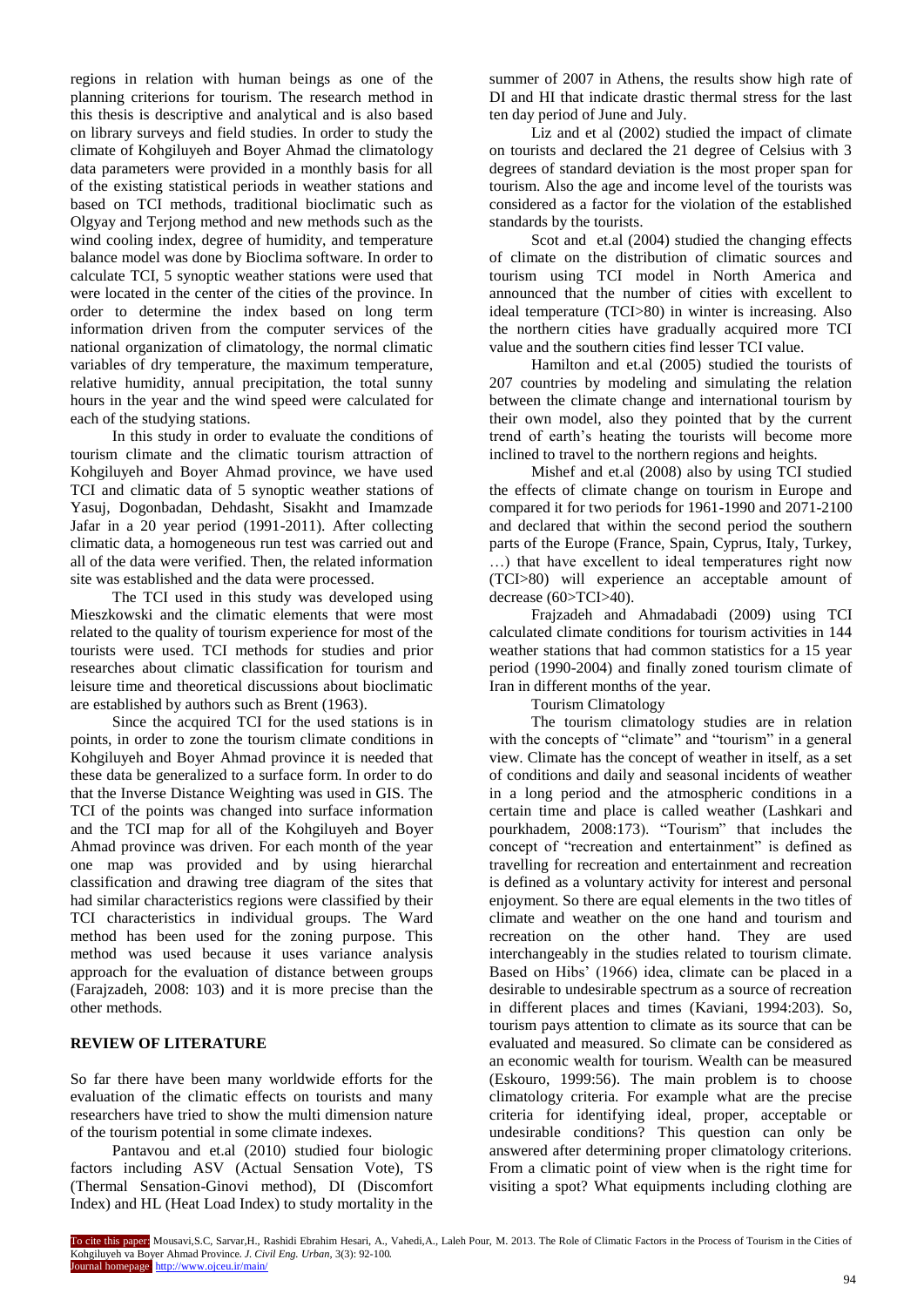needed? What are the probable climatology dangers and atmospheric or climatic maximums?

## **Weather and climate as a factor in the demands for recreation and tourism**

It is said that recreation is a personal voluntary activity that is done for enjoyment and personal satisfaction, recreation is a voluntary behavior that a person does it through free will. As a result, a tourist chooses places as destinations that have proper climatic conditions. The voluntary nature of recreation means that if the comforting and easement are reduced in a region, numbers of tourists are reduced in that region. So based on the effect of satisfaction and easement on the number of tourists in a region, it can be said that one of these factors is climatic sources that is considered as a demand factor (Jalali and et.al, 2011:21). Most of the researches in the tourism climate are done for the potential uses of climatic information in the design and planning processes for tourism and recreation. The emphasis of the researches on the subject of tourism climate is for the different decision making process that is applicable in relation with problems such as development and locating proper recreational facilities or determining the length of recreational season in which the facilities are prepared for and also in planning for tourism activities and subjects such as proper time and place for holidays. Also in the domain of this subject the indirect effects of climate is studied. Thus, based on the importance of climate in recreational activities, climatic information can help to design, plan and recognize recreational places (Kaviani, 1994, 203). There have been many efforts and works about the creation of climatic quantitative indexes that evaluate climate for tourism in a clear way. Because of the multi-variable nature of climate and the complex method that they combine with each other and create a certain type of climatic condition for recreation and tourism. These indexes facilitate the interpretation of the collective effects of different elements of climate and allow the comparison of the places. The common problem of all climate classifications is that they are optional and are based on observation and experience and are not tested from a theoretical point of view. Any way, it is clear that in order for the climate information to be useful they need to be clarified in a way for a solution. Tourists show more reaction to maximum atmospheric effects compared to the average climate.

So, it is generally accepted that standard atmospheric data or even secondary climate variables do not usually show the real atmospheric conditions. For example in any assumed temperature, the experienced temperature conditions depend on the relative effect to a great extent and usually the effects of wind, humidity, solar radiation and the level of personal activity.

# **The importance of climate for the tourism planning**

Each geographical place shapes the natural sources for tourism and recreation with geographical location, topography, landscape, plants, animals and climate (Gheyabecloo, 2002: 123). As each economic activity needs a geographical space, this space provides tourism activities. It should be noted that space does not play a

neutral role in social and economic activities; rather the kind of land and its properties affects all of the social and economic activities of human beings. So, tourism activities are not distributed in space in a homogeneous way, rather tourist activities are distributed proportional to the conditions of space in an inhomogeneous way and different factors affect this modeling. The diversity and their combination are related to the type and tourism activities. Tourism as one of the most important activities of human beings stands first in this subject area. So, climate is considered important criteria in the establishment of tourism centers. Studying the climatic properties of each place can help planners determine the needed regions for certain types of tourism activities.

The relation between weather, climate and tourism has different and complex forms. The combined form of this subject matter on the one hand depends on the multivariability of tourism and on the other hand to the effects of climate. Nonetheless, climate's effect on tourism is more obvious in comparison with other factors (Sabagh and amirian, 2001: 23). Climate forms a great part of the concept of environment that forms recreation. Since, tourism is a voluntary activity, most of the times it depends on desirable climate conditions (Razjooyan, 1989: 25). Apart being an attracting factor for tourists in a region, climate diversity in a region can provide larger tourism industry and the possibility of tourism activities in different seasons of the year. (Razjooyan, 1989:25)

The concept of tourism climatology expresses a source controllable by climate that can be classified as a powerful tourism and recreational source in times and places with an extensive spectrum of desirable to undesirable conditions. So, climate can be considered a part of a source that is used by the tourist. So, climate can be considered as an economic capital for tourism. A capital that can be calculated and evaluated (Razjooyan, 1989: 25). It can be said that climate as a natural source affects tourism industry and environmental sources and so controls the period, tourism quality, the health of the tourists and even the personal experiences of the tourists (4, 18). The climate properties do not necessarily determine tourism but, they are considered an important factor from a financial point of view for the tourism authorities and on the other hand it is considered as a personal experience for tourists. It can be considered as an attraction from this point of view, for example, a place with warm winter is of interest for people who live in cold areas. An example of this kind of weather in Iran can be found in Chabahar in which the winter is suitable for the people who live in North West of Iran (Ardabil, East Azarbaijan …) or it can be a repulsive factor like the desert areas of Iran. Tourism development in these regions besides transportation costs and inconveniences such as heat and cold and dramatic climate changes can bring about huge financial losses.

Daytime Comfort Index (CID): Variables that are used in this sub-index include maximum daily temperature and the average daily humidity. This subindex shows the conditions for heat comfort at the time of maximum tourism activity and its share in TCI is 40 %.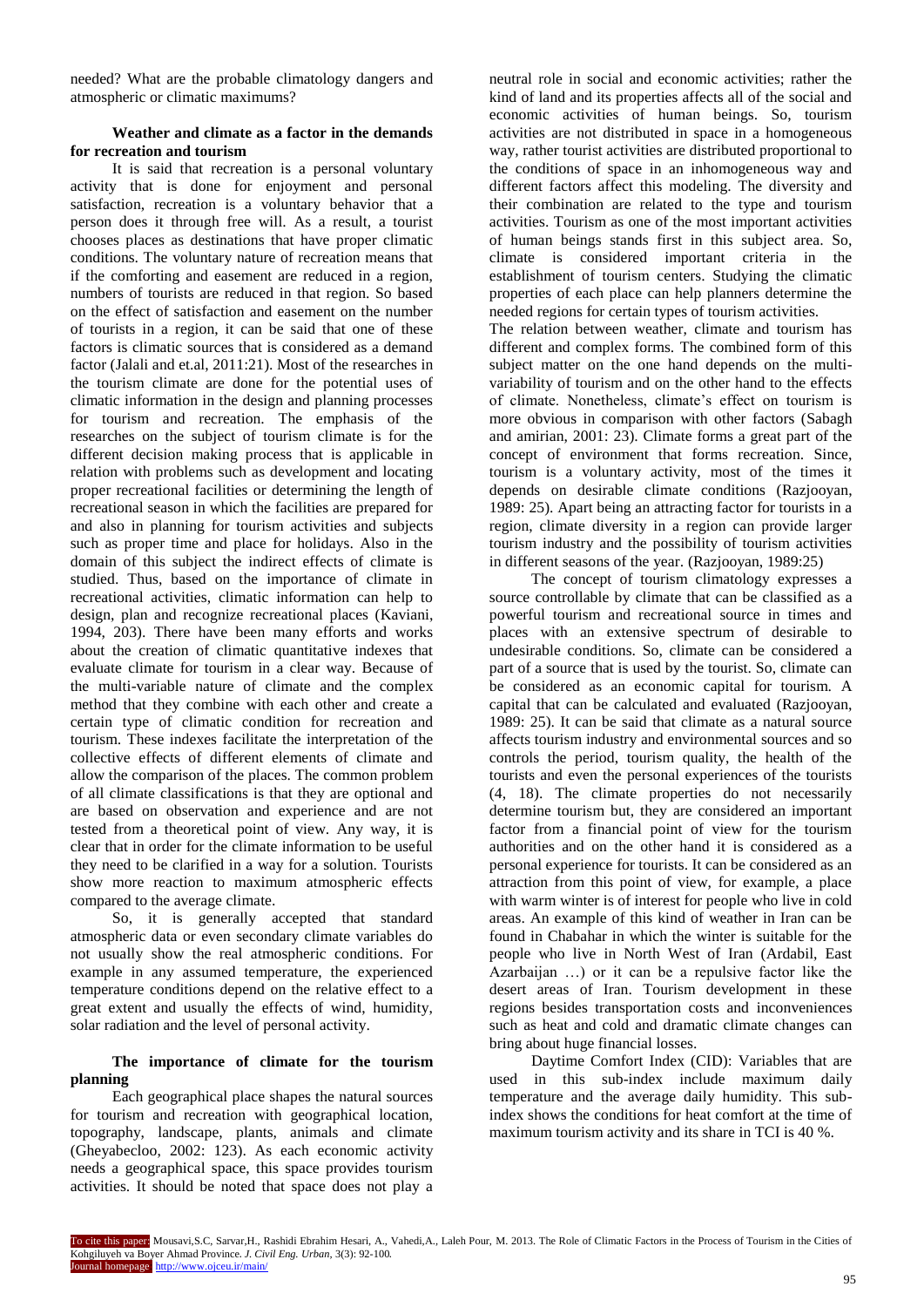

Daily Comfort Index (CIA): variables that are used in this sub-index include average daily temperature and average daily humidity. This sub-index shows the condition of heat comfort in a 24 hour period and its share in TCI is 10 percent.

Precipitation (P): generally, precipitation has a negative effect in recreational and tourism activities. It has a 20 percent share of TCI.

Sunshine (S): generally sunlight has a positive effect on tourism activities. This effect provides good spirits and also provides a better photography quality. But this factor has an undesirable effect in hot climates and may cause sunburns.

Wind (average wind speed) (W): the effect of this variable depends on the weather temperature. In hot climates wind has a positive effect due to vaporization and the cooling effect, but in a cold climate it has a negative effect because it makes the weather colder. Human beings temperature comfort is affected by 6 variables, four of which are environmental and two of which are related to human beings. Environmental variables include temperature, vapor pressure or relative humidity, average emission temperature and wind speed and human variables include the amount of clothing (the amount of temperature resistance) and the level of human activity (Karimi ,2009: 55).

Generally two variables of DBT and RH are paid attention to in TCI and the other variables are treated as constant variables. The average radiation temperature is considered equal to weather temperature and the temperature resistance of the clothing is assumed between 1 to 6 CLO and for colder weathers seasonal clothing is considered and is assumed equal to the activity level of walking in open with a speed of 2.5-3 km/h that is appropriate for the tourists (Kasmaee, 2009:164).

# **RESULTS**

Easement coefficients for five main sub-indexes with final TCI coefficient for different months of the year in Kohgiluyeh and Boyer Ahmad province are showed. Tables (1-6).

## **CONCLUSION**

Based on TCI in Kohgiluyeh and Boyer Ahmad Province, July is the best month for tourists and tourism climate is in its ideal conditions. April, May, June, September and October are excellent for tourists. In August and November the climate condition is very good for tourists and December and March is good. But the other months of the year including January and February that are the cold months of the year are not good for tourists. In fact the TCI diagram in Kohgiluyeh and Boyer Ahmad province has two peaks. One of them starts from the beginning of the spring and continues to the end of the spring and the other one starts from the beginning of summer and continues to the middle of autumn. Iran has two prominent periods for travelling and tourism. One is the beginning of April and the other one is in summer. In the beginning of April and in Nowruz Holidays Kohgiluyeh and Boyer Ahmad Province has a suitable climate condition for tourists and the coldness is almost finished in this season. The second half of summer is good for tourists because the temperature has fallen. So we recommend that the province tourism authorities provide facilities for tourists in the two seasons of spring and summer and establish proper camps with at least minimum facilities especially at the heights of the province to attract tourists. At summer there is no need for heating or cooling devices so that tourists can enjoy their times without going through troubles.

The final point is that TCI is used as a basic method in this research and it shows that it has the proper application for the explanation of suitable conditions for tourism activities in different regions of the province. Although the provided maps show a general model of tourism climate in this province, they can provide a tourism calendar for smaller regions having different climate and topographic conditions within this province. So TCI method can be very useful for studying tourism climate of Kohgiluyeh and Boyer Ahmad province and the easy availability of the needed data for this method and the possibility to do the same research for different regions of the country is among the advantages of this method.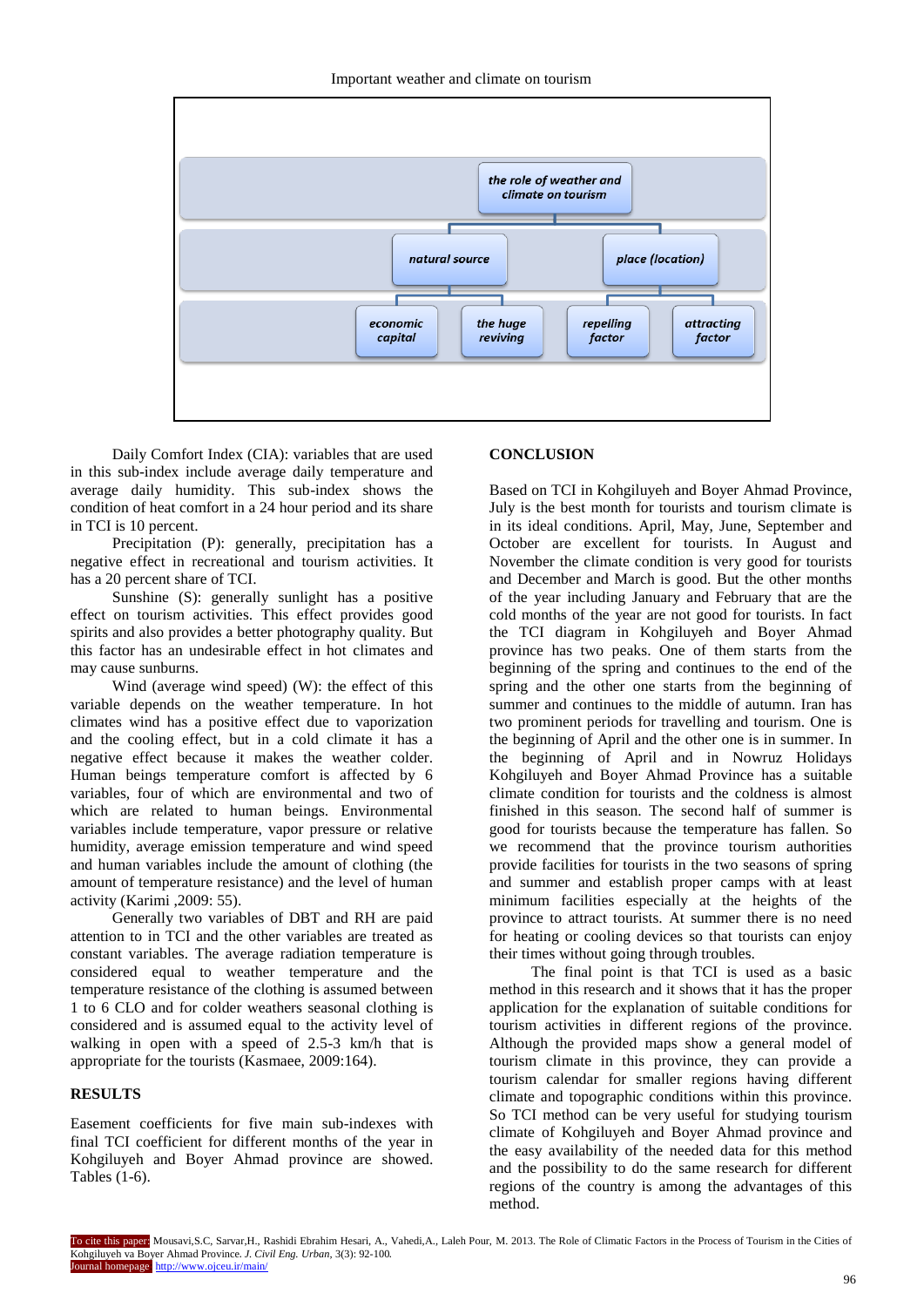**Table1:** The desirable correlation of indexes and the final correlation TCI Yasouj station

| Indexes     |       |                |      |             |        |                | Months  |          |              |                |              |              |
|-------------|-------|----------------|------|-------------|--------|----------------|---------|----------|--------------|----------------|--------------|--------------|
| CID         | April | May            | June | $\rm{July}$ | August | September      | October | November | December     | January        | February     | March        |
| <b>CIA</b>  | 5     | 5              | 5    | 3           | 3      | $\overline{4}$ | 5       | 3        | 2.5          | $\overline{2}$ | 2.5          | 2.5          |
| <b>WIND</b> | 2.5   | $\overline{4}$ | 5    | 5           | 5      | 5              | 3       | 2.5      | 2            | 1.5            | 1.5          | 2            |
| <b>RAIN</b> | 4     | 4.5            | 2.5  | 1.5         | 1.5    | 2.5            | 2.5     | 4.5      | 4.5          | 4.5            | 4.5          | 4            |
| <b>SUN</b>  | 3     | 5              | 5    | 5           | 5      | 5              | 5       | 3        | $\mathbf{0}$ | $\overline{0}$ | $\mathbf{0}$ | $\mathbf{0}$ |
|             | 4     | 5              | 5    | 5           | 5      | 5              | 4.5     | 3.5      | 3            | 3              | 3            | 3.5          |
| <b>TCI</b>  | 81    | 84             | 87   | 77          | 77     | 87             | 89      | 64       | 45           | 40             | 44           | 46           |

**Table2:** The desirable correlation of indexes and the final correlation TCI Dogonbedan station Indexes Months

| <b>CID</b>  | April          | May | June | July | August         | September | October | November | December       | January | February | March |
|-------------|----------------|-----|------|------|----------------|-----------|---------|----------|----------------|---------|----------|-------|
| <b>CIA</b>  | 5              | 3   | 1    |      | $\overline{0}$ | 1         | 3       | 5        | 4              | 3       | 3        | 5     |
| WIND        | $\overline{4}$ | 5   | 4    | 3    | 2              | 4         | 5       | 4        | 2.5            | 2.5     | 2.5      | 2.5   |
| <b>RAIN</b> | 2.5            | 1.5 | 0.5  | 0.5  | 1.5            | 1.5       | 1.5     | 2.5      | $\overline{2}$ | 4.5     | 4.5      | 4.5   |
| <b>SUN</b>  | 3.5            | 5   | 5    | 5    | 5              | 5         | 5       | 4.5      | $\overline{2}$ | 1.5     | 2.5      | 3.5   |
| <b>TCI</b>  | 3.5            | 4.5 | 5    | 5    | 5              | 5         | 3       | 3.5      | 3              | 3       | 3        | 3     |
|             | 81             | 75  | 49   | 55   | 47             | 59        | 69      | 85       | 61             | 56      | 60       | 80    |

**Table3:** The desirable correlation of indexes and the final correlation TCI Dehdashat station

| Indexes     |       |     |      |      |        |           | Months  |          |          |         |          |       |
|-------------|-------|-----|------|------|--------|-----------|---------|----------|----------|---------|----------|-------|
| <b>CID</b>  | April | May | June | July | August | September | October | November | December | January | February | March |
| <b>CIA</b>  | 5     | 4   |      |      |        |           | 3       | 5        | 4        | 3       | 3        | 5     |
| WIND        | 4     | 5   | 3    | 3    | 3      | 4         | 4       | 4        | 2.5      | 2       | 2.5      | 2.5   |
| <b>RAIN</b> | 3     | 0.5 | 1.5  | 1.5  | 1.5    | 0.5       | 1.5     | 2.5      | 4.5      | 4.5     | 4.5      | 4.5   |
| <b>SUN</b>  | 3     | 5   | 5    | 5    | 5      | 5         | 5       | 4        | 1.5      | 1       | 2        | 3.5   |
|             | 3     | 3.5 | 4.5  | 4.5  | 4.5    | 5         | 4.5     | 3.5      | 2        | 3       | 2.5      | 3.5   |
| <b>TCI</b>  | 78    | 77  | 55   | 55   | 55     | 55        | 73      | 83       | 64       | 53      | 56       | 82    |
|             |       |     |      |      |        |           |         |          |          |         |          |       |

**Table4:** The desirable correlation of indexes and the final correlation TCI station Sysakhat

| Indexes     |                |                           |                |          |        |           | Months   |          |          |         |          |       |
|-------------|----------------|---------------------------|----------------|----------|--------|-----------|----------|----------|----------|---------|----------|-------|
| <b>CID</b>  | April          | $\mathop{\hbox{\rm May}}$ | June           | July     | August | September | October  | November | December | January | February | March |
| CIA         | 3              | 5                         | $\overline{4}$ | $\theta$ | 3      | 4         | 5        | 3        | 2.5      | 2       | 2        | 2.5   |
| WIND        | 2.5            | 3                         | 5              | 3        | 5      | 5         | 4        | 2.5      |          | 1.5     | 1.5      | 2     |
| <b>RAIN</b> | $\overline{4}$ | 4                         | 3              | 0.5      | 0.5    | 3         | $\Omega$ | 4.5      | 4.5      | 4.5     | 4.5      | 4     |
| <b>SUN</b>  | 1.5            | 4.5                       | 5              | 5        | 5      | 5         | 5        | 3.5      | 0.5      | 1       |          | 2     |
| <b>TCI</b>  | 3.5            | 4                         | 5              | 5        | 5      | 5         | 4.5      | 3        | 3        | 3       | 3        | 3.5   |
|             | 57             | 88                        | 88             | 47       | 75     | 88        | 86       | 64       | 43       | 44      | 44       | 54    |

|--|

| Indexes     |       |     |      |          |        |           | Months         |          |          |         |          |       |
|-------------|-------|-----|------|----------|--------|-----------|----------------|----------|----------|---------|----------|-------|
| CD          | April | May | June | July     | August | September | October        | November | December | January | February | March |
| <b>CIA</b>  | 5     | 3   |      | $\Omega$ |        |           | $\overline{c}$ | 5        | 5        | 3       | 3        | 5     |
| WIND        | 4     | 5   | 4    | 3        | 2      | 3         | 5              | 4        | 2.5      | 2.5     | 2.5      | 3     |
| <b>RAIN</b> | 2.5   | 1.5 | 1.5  | 0.5      | 0.5    | 0.5       | 0.5            | 3        | 2.5      | 4       | 4        | 4     |
| <b>SUN</b>  | 4     | 5   | 5    | 5        | 5      | 5         | 5              | 4        | 1.5      |         | 2.5      | 4     |
| <b>TCI</b>  | 3.5   | 4   | 5    | 5        | 5      | 5         | 4.5            | 3.5      | 3        | 3       | 3        | 3     |
|             | 83    |     |      | 47       | 45     | 55        | 65             | 84       | 68       | 53      | 59       | 82    |

(Statistical calendar of Kohgiluye and boyer Ahmad province, 2008: 24)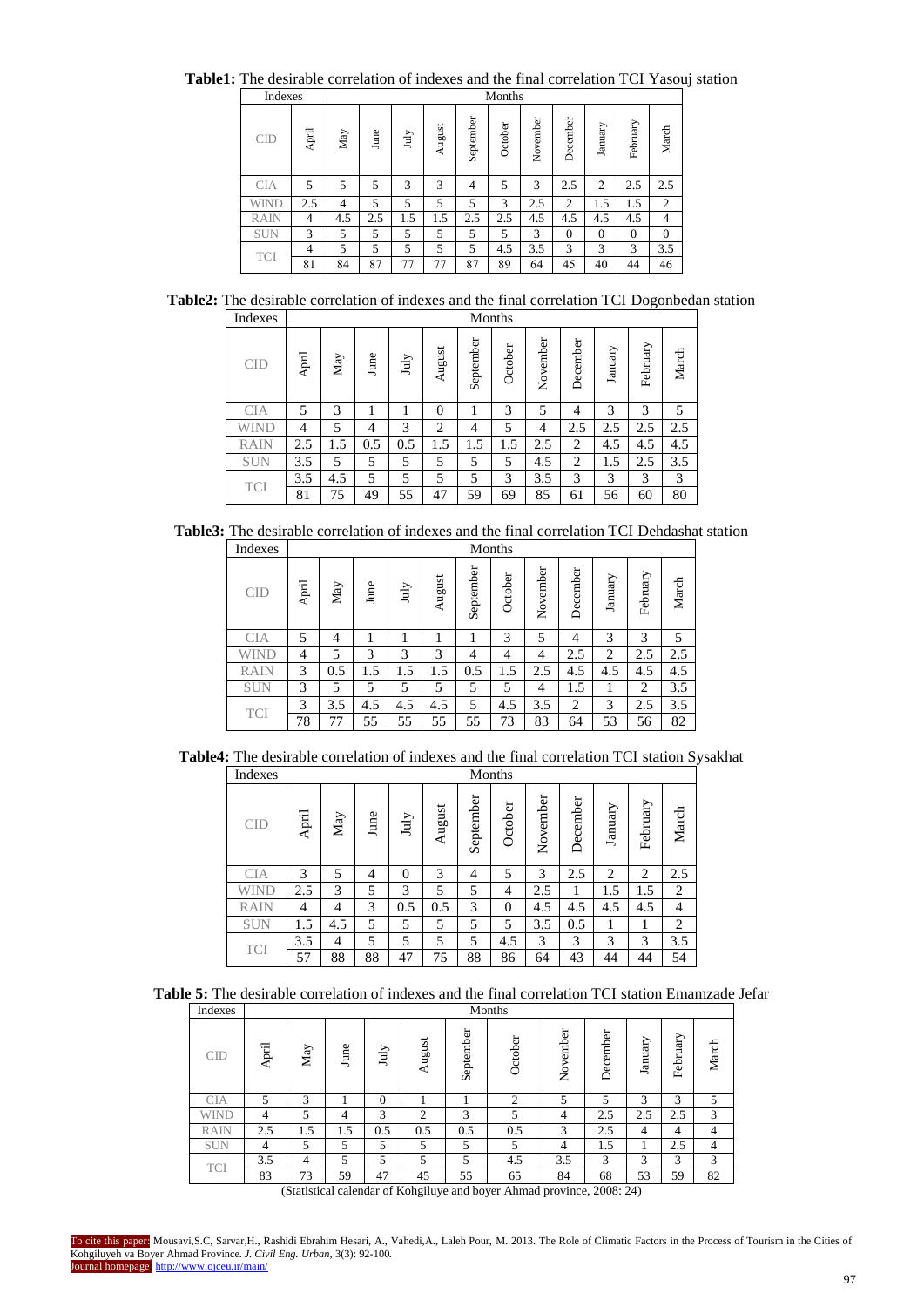**Table 6:** Diffusion time and location tourism climate index on Kohgiluyeh and Boyer Ahmad Province

|            | West      |            | East      |            | South     | Center     |           | North           |           | Month     |
|------------|-----------|------------|-----------|------------|-----------|------------|-----------|-----------------|-----------|-----------|
| Conditions | point     | Conditions | point     | Conditions | point     | Conditions | point     | Conditions      | point     |           |
| Low        | $40 - 50$ | Acceptable | $50-60$   | Acceptable | $50 - 60$ | Acceptable | 50-60     | Low             | $40 - 50$ | January   |
| Low        | $40 - 50$ | Unpleasant | $30 - 40$ | Acceptable | $50 - 60$ | Unpleasant | $30 - 40$ | Very unpleasant | $<$ 30    | February  |
| Excellent  | 80-90     | Low        | $40 - 50$ | Very good  | 70-80     | Good       | 60-70     | Acceptable      | $50 - 60$ | March     |
| Excellent  | 80-90     | Very good  | 70-80     | Excellent  | 80-90     | Excellent  | 80-90     | Excellent       | 80-90     | April     |
| Very good  | 70-80     | Excellent  | 80-90     | Very good  | 70-80     | Very good  | 70-80     | Excellent       | 80-90     | May       |
| Acceptable | $50-60$   | Excellent  | 80-90     | Good       | 60-70     | Good       | 60-70     | Very good       | 70-80     | June      |
| Very good  | 70-80     | Ideal      | 90-100    | Very good  | 70-80     | Very good  | 70-80     | Very good       | 70-80     | July      |
| Acceptable | 50-60     | Very good  | 70-80     | Acceptable | $50-60$   | Acceptable | 50-60     | Good            | 60-70     | August    |
| Acceptable | $50-60$   | Excellent  | 80-90     | Good       | 60-70     | Good       | 60-70     | Very good       | 70-80     | September |
| Very good  | 70-80     | Excellent  | 80-90     | Very good  | 70-80     | Very good  | 70-80     | Excellent       | 80-90     | October   |
| Excellent  | 80-90     | Good       | 60-70     | Excellent  | 80-90     | Very good  | 70-80     | Very good       | 70-80     | November  |
| Acceptable | $50 - 60$ | Acceptable | $50 - 60$ | Acceptable | $50 - 60$ | Acceptable | 50-60     | Acceptable      | 50-60     | December  |

#### **First hypothesis**

It seems that considering tourism climate comfort, spring and summer are the best seasons for tourist presence in Kohgiluyeh and Boyer Ahmad province.

Based on the zoning maps of TCI for Kohgiluyeh and Boyer Ahmad province it was realized that with the beginning of spring and the increase of temperature and decrease of precipitations and the increase of sunny hours there is a proper tourism climate in most of the regions of the province. So this hypothesis is confirmed.

#### **Second hypothesis**

Using climate tourism index, it seems there can be an optimum location and timing for the presence of tourists in Kohgiluyeh and Boyer Ahmad Province. Based on zoning maps of TCI for this province in a monthly basis the best times and places in each of the months of

the year for tourism in this province is recognized. So this hypothesis is also confirmed.

#### **Third hypothesis**

It seems that reduction of temperature in winter is one of the limiting factors for tourism in Kohgiluyeh and Boyer Ahmad province. Because the most common type of tourism in Kohgiluyeh and Boyer Ahmad province is in the form of eco-tourism the decrease of weather temperature in the winter and frozen and slippery roads will result in the limitation of related activities with tourism. Nonetheless, in some areas of the province snowfall is the beginning of winter tourism and sport related tourism can reach its peak in this season. So this hypothesis is also confirmed. Map of 1 to 12, show the status of tourism in different months of the year.



To cite this paper: Mousavi,S.C, Sarvar,H., Rashidi Ebrahim Hesari, A., Vahedi,A., Laleh Pour, M. 2013. The Role of Climatic Factors in the Process of Tourism in the Cities of Kohgiluyeh va Boyer Ahmad Province. *J. Civil Eng. Urban,* 3(3): 92-100. Journal homepage: http://www.ojceu.ir/main/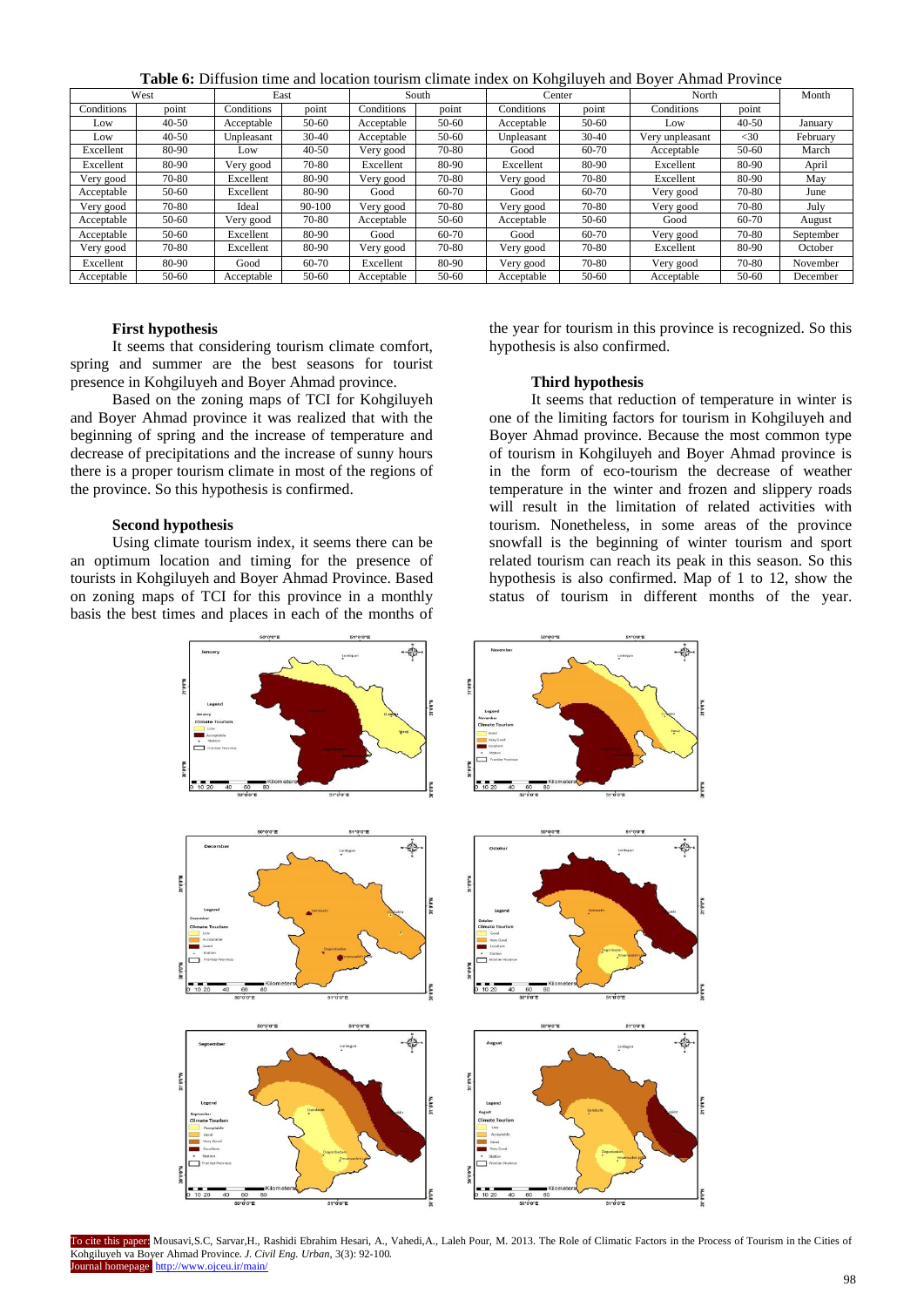

**Maps1-12**: Status of tourism in different months of the year in Kohgiluyeh and Boyer Ahmad' cities

### **REFERENCE**

- Alijani B (1997). A new idea in climatology application in country developing and sources management. Surveys geography quarterly, no.4
- Dadfar H and Afshin, S (2010) Iran geography tourism, fourthEdition, Tehran, Taravat
- Ebrahimi, N (2005). Climate evaluation for tourism in Sardasht township.MA thesis in natural geography course.Geography College, Tehran University
- Eskouro, ZH (1999) climate and city, translate by Khaledi Shahriyar, Tabiat publication
- Esmaeeli, R & Saberhaghighat, A & Malbusi, Sh (2011). Evaluation of climate comfort in the port of Chabahar to promote tourism, proceedings of Fourth Congress of the Islamic world geographers, Iran- Zahedan, pp. (1-9)
- Farajzadehasl M (2009). Geographical information system and its application in tourism planning. Second edition; Tehran, samt
- Farajzadehasl M, Ahmadabadi, A (2010). Iran touristy climate zoningand evaluation with using of touristy climate indicator. Physical geography surveys, no.71, pp. (31-42) TCI
- Gheyabecloo, Z (2002). The ways of thermal comfort filed estimation, beautiful artsquarterly, n: 10
- Gholami Beiraghdar, M (1999). Project simulation rural settlement design with climate.Climatology national center, Mashhad
- Iran Static Center (2007). Formal conclusions population common static and buildings Kohgiluye and Boyerahmad province